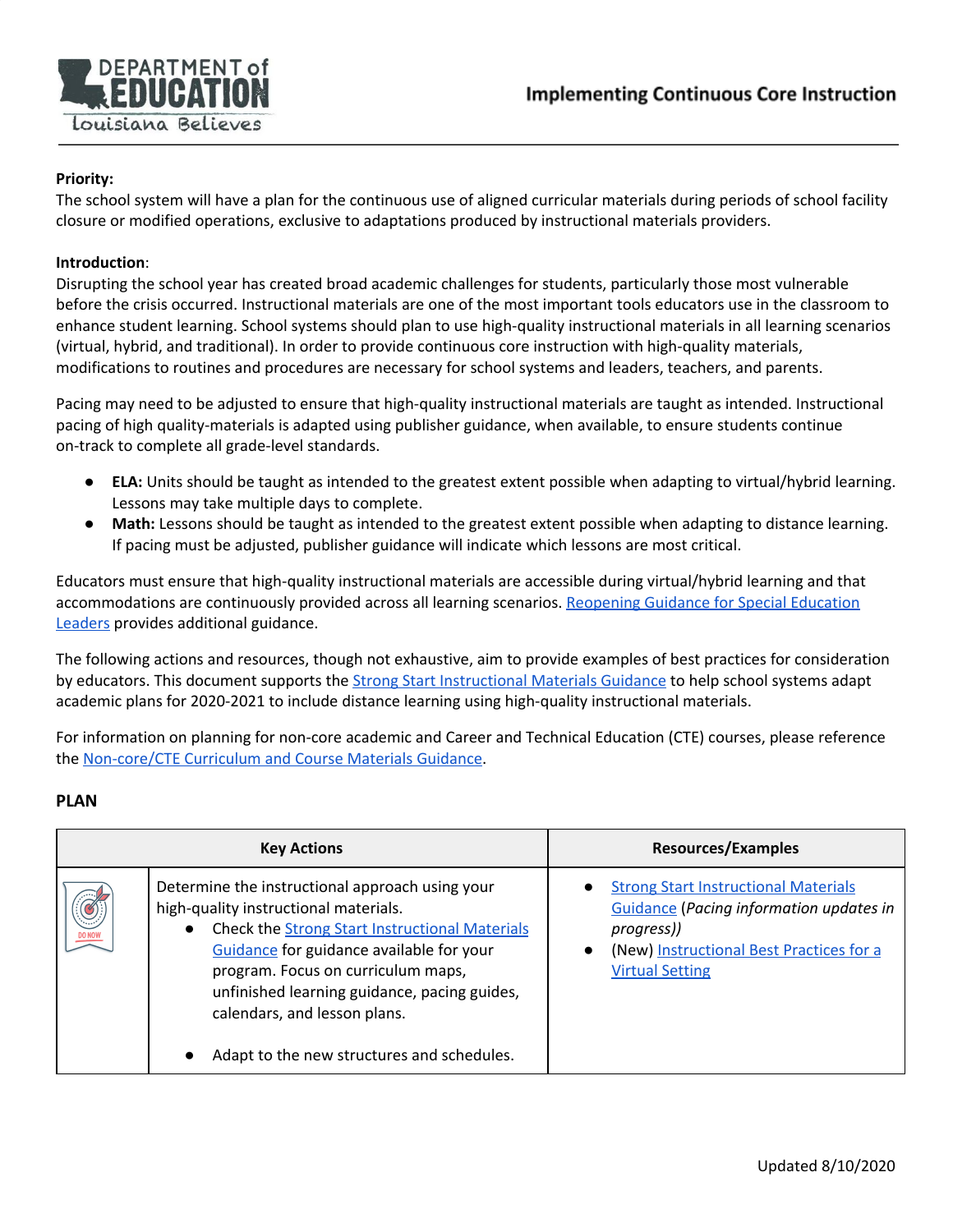

| <b>DO NOW</b>  | Determine digital materials needed for interfacing<br>with students, delivering instruction, and collecting<br>and assessing student work. | (New) Adapting Eureka Math Lessons:<br><b>Hybrid/Virtual Learning</b><br>(New) Adapting Guidebook ELA Lessons:<br><b>Hybrid/Virtual Learning (p.10)</b> |
|----------------|--------------------------------------------------------------------------------------------------------------------------------------------|---------------------------------------------------------------------------------------------------------------------------------------------------------|
| <b>DO NEXT</b> | Plan how physical learning materials (e.g.,<br>manipulatives, printed material) will be distributed to<br>and accessed by students.        | (New) Rethinking Materials for a<br><b>Virtual/Hybrid Setting</b>                                                                                       |

## **IMPLEMENT**

| <b>Key Actions</b> |                                                                                                                                                                                                                                                                                                                   | <b>Resources/Examples</b>                                                                                                                                                                                                                                                                                                                                                                                                                                                  |
|--------------------|-------------------------------------------------------------------------------------------------------------------------------------------------------------------------------------------------------------------------------------------------------------------------------------------------------------------|----------------------------------------------------------------------------------------------------------------------------------------------------------------------------------------------------------------------------------------------------------------------------------------------------------------------------------------------------------------------------------------------------------------------------------------------------------------------------|
|                    | Implement the instructional plan and make<br>adjustments as needed based on student needs.                                                                                                                                                                                                                        | <b>Addressing Unfinished Learning Gaps</b><br>Guidance<br>(New) Example of Adapting ELA Guidebook<br><b>Lessons: Hybrid/Virtual Learning</b><br>(New) Example of Adapting Math Lessons:<br><b>Hybrid/Virtual Learning</b><br><b>Update: Example of Adapting CKLA</b><br>(New) Virtual/Hybrid Lesson Examples<br><b>Update: ELA/Math Resources for</b><br><b>Instructional Planning</b><br><b>Update: Tools and Templates to Support</b><br>2020-21 Virtual Learning (NIET) |
|                    | Ensure supports for diverse learners are in place.<br>Check the <b>Strong Start Instructional</b><br>$\bullet$<br><b>Materials Guidance for diverse learner</b><br>guidance for your program.<br>Ensure English learners and students with<br>disabilities have access to instruction and<br>appropriate support. | <b>Supporting ELs During Distance Learning</b><br><b>Task Analysis Tool</b><br>$\circ$<br>(New) Reopening Guidance for Special<br><b>Education Leaders</b>                                                                                                                                                                                                                                                                                                                 |